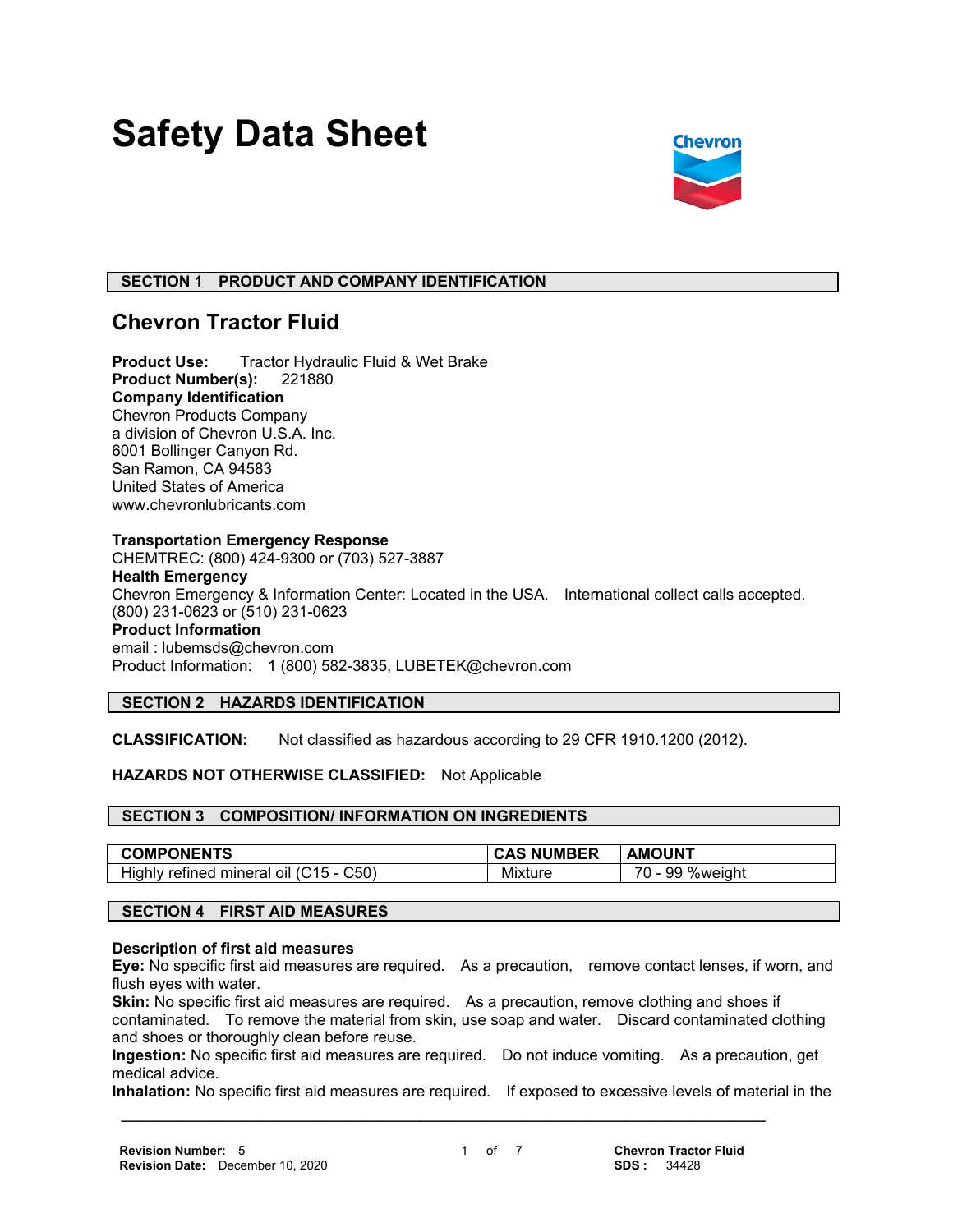air, move the exposed person to fresh air. Get medical attention if coughing or respiratory discomfort occurs. If exposure to hydrogen sulfide (H2S) gas is possible during an emergency, wear an approved, positive pressure air-supplying respirator. Move the exposed person to fresh air. If not breathing, give artificial respiration. If breathing is difficult, give oxygen. Get immediate medical attention.

# **Most important symptoms and effects, both acute and delayed IMMEDIATE HEALTH EFFECTS**

**Eye:** Not expected to cause prolonged or significant eye irritation.

**Skin:** High-Pressure Equipment Information: Accidental high-velocity injection under the skin of materials of this type may result in serious injury. Seek medical attention at once should an accident like this occur. The initial wound at the injection site may not appear to be serious at first; but, if left untreated, could result in disfigurement or amputation of the affected part.

 Contact with the skin is not expected to cause prolonged or significant irritation. Contact with the skin is not expected to cause an allergic skin response. Not expected to be harmful to internal organs if absorbed through the skin.

**Ingestion:** Not expected to be harmful if swallowed.

**Inhalation:** Not expected to be harmful if inhaled. Contains a petroleum-based mineral oil. May cause respiratory irritation or other pulmonary effects following prolonged or repeated inhalation of oil mist at airborne levels above the recommended mineral oil mist exposure limit. Symptoms of respiratory irritation may include coughing and difficulty breathing. Hydrogen sulfide has a strong rotten-egg odor. However, with continued exposure and at high levels, H2S may deaden a person's sense of smell. If the rotten egg odor is no longer noticeable, it may not necessarily mean that exposure has stopped. At low levels, hydrogen sulfide causes irritation of the eyes, nose, and throat. Moderate levels can cause headache, dizziness, nausea, and vomiting, as well as coughing and difficulty breathing. Higher levels can cause shock, convulsions, coma, and death. After a serious exposure, symptoms usually begin immediately.

The U.S. National Institute for Occupational Safety and Health (NIOSH) considers air concentrations of hydrogen sulfide gas greater than 100 ppm to be Immediately Dangerous to Life and Health (IDLH).

# **DELAYED OR OTHER HEALTH EFFECTS:** Not classified

# **Indication of any immediate medical attention and special treatment needed**

**Note to Physicians:** Administration of 100% oxygen and supportive care is the preferred treatment for poisoning by hydrogen sulfide gas. For additional information on H2S, see Chevron MSDS No. 301. In an accident involving high-pressure equipment, this product may be injected under the skin. Such an accident may result in a small, sometimes bloodless, puncture wound. However, because of its driving force, material injected into a fingertip can be deposited into the palm of the hand. Within 24 hours, there is usually a great deal of swelling, discoloration, and intense throbbing pain. Immediate treatment at a surgical emergency center is recommended.

# **SECTION 5 FIRE FIGHTING MEASURES**

**EXTINGUISHING MEDIA:** Use water fog, foam, dry chemical or carbon dioxide (CO2) to extinguish flames.

**Unusual Fire Hazards:** Leaks/ruptures in high pressure system using materials of this type can create a fire hazard when in the vicinity of ignition sources (eg. open flame, pilot lights, sparks, or electric arcs).

# **PROTECTION OF FIRE FIGHTERS:**

**Fire Fighting Instructions:** This material will burn although it is not easily ignited. See Section 7 for proper handling and storage. For fires involving this material, do not enter any enclosed or confined fire space without proper protective equipment, including self-contained breathing apparatus.

**Combustion Products:** Highly dependent on combustion conditions. A complex mixture of airborne solids, liquids, and gases including carbon monoxide, carbon dioxide, and unidentified organic compounds will be evolved when this material undergoes combustion. Combustion may form oxides of: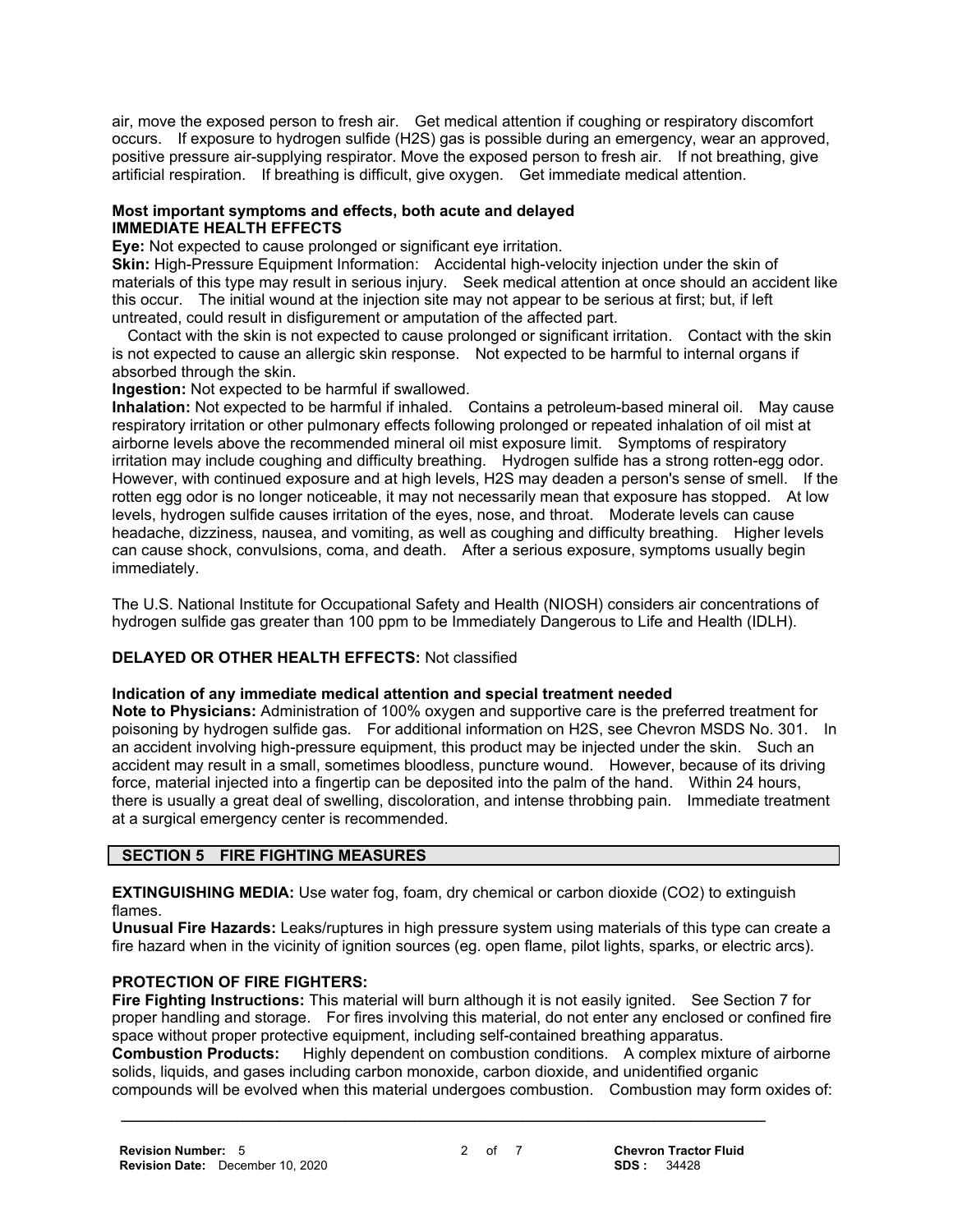Sulfur, Zinc, Phosphorus, Calcium.

# **SECTION 6 ACCIDENTAL RELEASE MEASURES**

**Protective Measures:** Eliminate all sources of ignition in vicinity of spilled material.

**Spill Management:** Stop the source of the release if you can do it without risk. Contain release to prevent further contamination of soil, surface water or groundwater. Clean up spill as soon as possible, observing precautions in Exposure Controls/Personal Protection. Use appropriate techniques such as applying non-combustible absorbent materials or pumping. Where feasible and appropriate, remove contaminated soil. Place contaminated materials in disposable containers and dispose of in a manner consistent with applicable regulations.

**Reporting:** Report spills to local authorities and/or the U.S. Coast Guard's National Response Center at (800) 424-8802 as appropriate or required.

#### **SECTION 7 HANDLING AND STORAGE**

**General Handling Information:** Avoid contaminating soil or releasing this material into sewage and drainage systems and bodies of water.

**Precautionary Measures:** DO NOT USE IN HIGH PRESSURE SYSTEMS in the vicinity of flames, sparks and hot surfaces. Use only in well ventilated areas. Keep container closed. Do not breathe gas. Wash thoroughly after handling. Keep out of the reach of children.

**Unusual Handling Hazards:** Toxic quantities of hydrogen sulfide (H2S) may be present in storage tanks and bulk transport vessels which contain or have contained this material. Persons opening or entering these compartments should first determine if H2S is present. See Exposure Controls/Personal Protection -Section 8. Do not attempt rescue of a person over exposed to H2S without wearing approved supplied-air or self-contained breathing equipment. If there is a potential for exceeding onehalf the occupational exposure standard, monitoring of hydrogen sulfide levels is required. Since the sense of smell cannot be relied upon to detect the presence of H2S, the concentration should be measured by the use of fixed or portable devices.

**Static Hazard:** Electrostatic charge may accumulate and create a hazardous condition when handling this material. To minimize this hazard, bonding and grounding may be necessary but may not, by themselves, be sufficient. Review all operations which have the potential of generating and accumulating an electrostatic charge and/or a flammable atmosphere (including tank and container filling, splash filling, tank cleaning, sampling, gauging, switch loading, filtering, mixing, agitation, and vacuum truck operations) and use appropriate mitigating procedures.

**Container Warnings:** Container is not designed to contain pressure. Do not use pressure to empty container or it may rupture with explosive force. Empty containers retain product residue (solid, liquid, and/or vapor) and can be dangerous. Do not pressurize, cut, weld, braze, solder, drill, grind, or expose such containers to heat, flame, sparks, static electricity, or other sources of ignition. They may explode and cause injury or death. Empty containers should be completely drained, properly closed, and promptly returned to a drum reconditioner or disposed of properly.

# **SECTION 8 EXPOSURE CONTROLS/PERSONAL PROTECTION**

# **GENERAL CONSIDERATIONS:**

Consider the potential hazards of this material (see Section 2), applicable exposure limits, job activities, and other substances in the work place when designing engineering controls and selecting personal protective equipment. If engineering controls or work practices are not adequate to prevent exposure to harmful levels of this material, the personal protective equipment listed below is recommended. The user should read and understand all instructions and limitations supplied with the equipment since protection is usually provided for a limited time or under certain circumstances.

#### **ENGINEERING CONTROLS:**

Use in a well-ventilated area.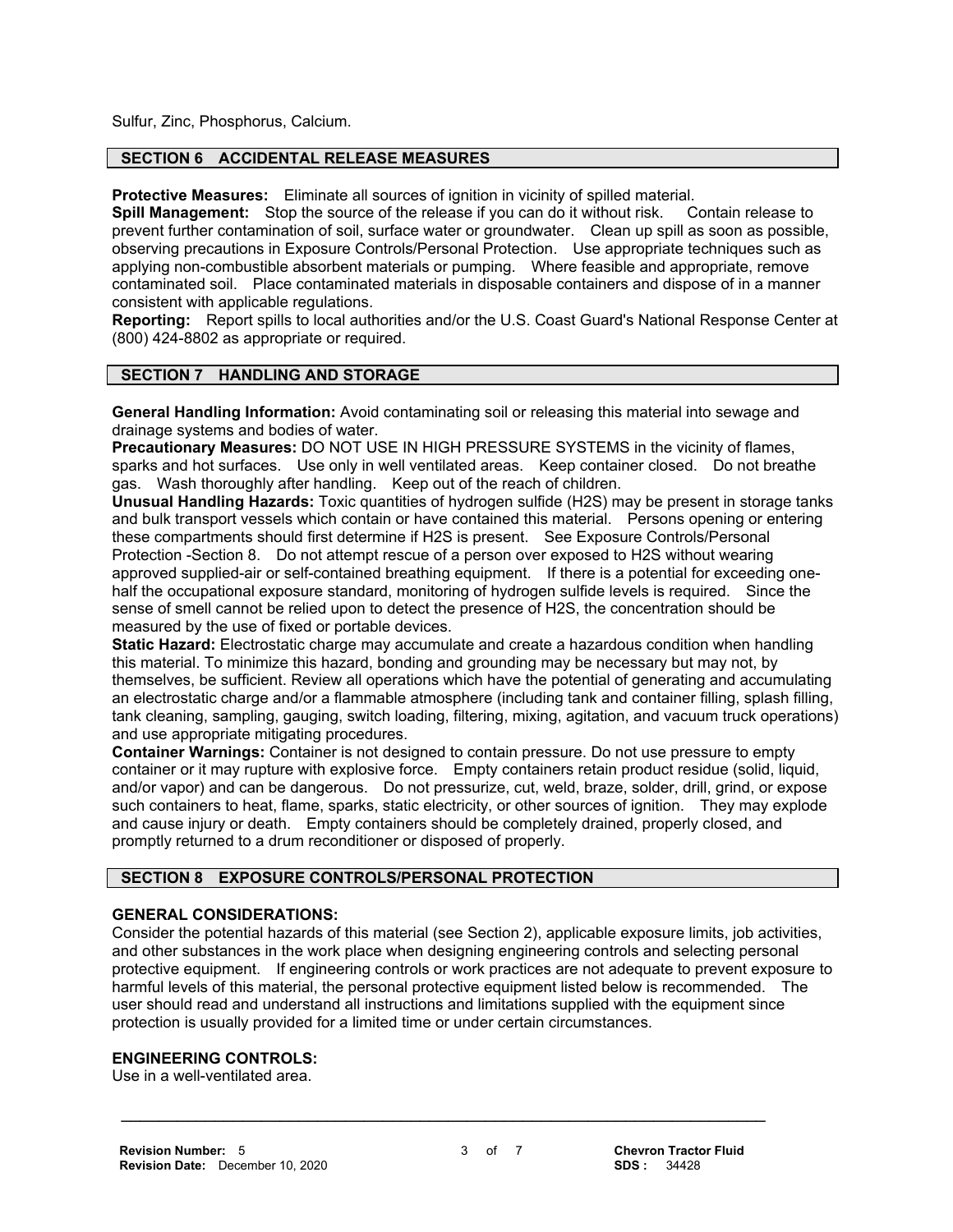# **PERSONAL PROTECTIVE EQUIPMENT**

**Eye/Face Protection:** No special eye protection is normally required. Where splashing is possible, wear safety glasses with side shields as a good safety practice.

**Skin Protection:** No special protective clothing is normally required. Where splashing is possible, select protective clothing depending on operations conducted, physical requirements and other substances in the workplace. Suggested materials for protective gloves include: Nitrile Rubber, Viton.

**Respiratory Protection:** No respiratory protection is normally required.

If material is heated and emits hydrogen sulfide, determine if airborne concentrations are below the occupational exposure limit for hydrogen sulfide. If not, wear an approved positive pressure airsupplying respirator. For more information on hydrogen sulfide, see Chevron MSDS No. 301. If user operations generate an oil mist, determine if airborne concentrations are below the occupational exposure limit for mineral oil mist. If not, wear an approved respirator that provides adequate protection from the measured concentrations of this material. For air-purifying respirators use a particulate cartridge. Use a positive pressure air-supplying respirator in circumstances where air-purifying respirators may not provide adequate protection.

#### **Occupational Exposure Limits:**

| <b>Component</b>                            | Agency       | Form  | <b>TWA</b>       | <b>STEL</b>         | Ceilina | <b>Notation</b> |
|---------------------------------------------|--------------|-------|------------------|---------------------|---------|-----------------|
| Highly refined mineral oil<br>$(C15 - C50)$ | <b>ACGIH</b> | $- -$ | $5 \text{ mg/m}$ | $10 \text{ ma/m}$ 3 | --      | $- -$           |
| Highly refined mineral oil<br>$(C15 - C50)$ | OSHA Z-1     | $-$   | $5 \text{ mg/m}$ | $- -$               | --      | $- -$           |

Consult local authorities for appropriate values.

# **SECTION 9 PHYSICAL AND CHEMICAL PROPERTIES**

**Attention: the data below are typical values and do not constitute a specification.**

**Color:** Brown to yellow **Physical State:** Liquid **Odor:** Petroleum odor<br>**Odor Threshold:** No data available **Odor Threshold: pH:** Not Applicable **Vapor Pressure:** No data available **Vapor Density (Air = 1):** No data available **Initial Boiling Point:** No data available **Solubility:** Soluble in hydrocarbons; insoluble in water **Freezing Point:** Not Applicable **Melting Point:** No data available **Density:** 0.877 - 0.8839 @ 15°C (59°F) (Typical) **Viscosity:** 64.25 mm2/s @ 40°C (104°F) **Evaporation Rate:** No data available<br>**Decomposition temperature:** No data available **Decomposition temperature: Octanol/Water Partition Coefficient:** No data available

**FLAMMABLE PROPERTIES: Flammability (solid, gas):** Not Applicable

**Flashpoint:** (Cleveland Open Cup) 200 °C (392 °F) (Minimum) **Autoignition:** No data available **Flammability (Explosive) Limits (% by volume in air):** Lower: Not Applicable Upper: Not Applicable

 **\_\_\_\_\_\_\_\_\_\_\_\_\_\_\_\_\_\_\_\_\_\_\_\_\_\_\_\_\_\_\_\_\_\_\_\_\_\_\_\_\_\_\_\_\_\_\_\_\_\_\_\_\_\_\_\_\_\_\_\_\_\_\_\_\_\_\_\_\_**

# **SECTION 10 STABILITY AND REACTIVITY**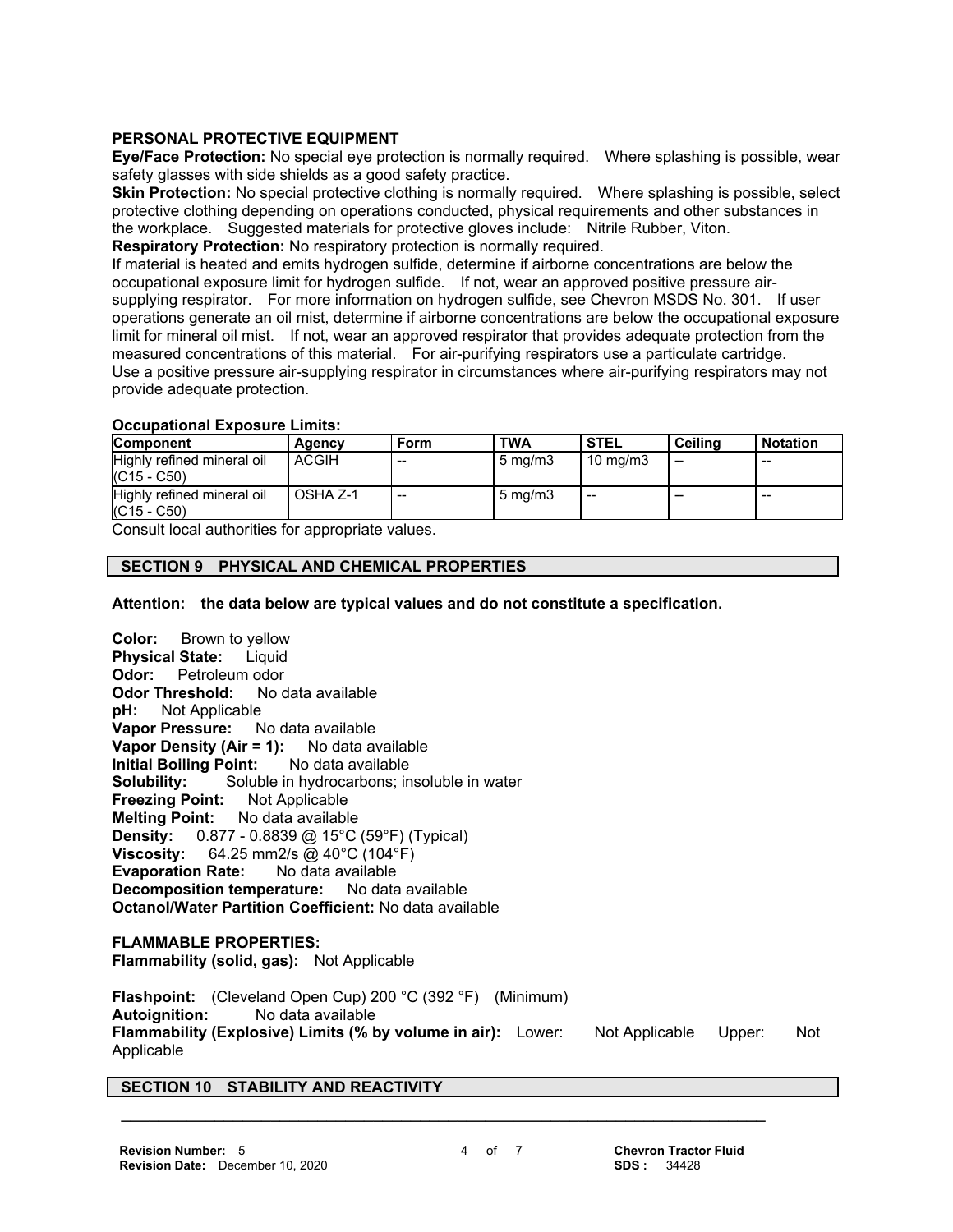**Reactivity:** May react with strong acids or strong oxidizing agents, such as chlorates, nitrates, peroxides, etc.

**Chemical Stability:** This material is considered stable under normal ambient and anticipated storage and handling conditions of temperature and pressure.

**Incompatibility With Other Materials:** Not applicable

**Hazardous Decomposition Products:** Alkyl Mercaptans (Elevated temperatures), Hydrogen Sulfide (Elevated temperatures)

**Hazardous Polymerization:** Hazardous polymerization will not occur.

#### **SECTION 11 TOXICOLOGICAL INFORMATION**

#### **Information on toxicological effects**

**Serious Eye Damage/Irritation:** The eye irritation hazard is based on evaluation of data for product components.

**Skin Corrosion/Irritation:** The skin irritation hazard is based on evaluation of data for product components.

**Skin Sensitization:** The skin sensitization hazard is based on evaluation of data for product components.

**Acute Dermal Toxicity:** The acute dermal toxicity hazard is based on evaluation of data for product components.

**Acute Oral Toxicity:** The acute oral toxicity hazard is based on evaluation of data for product components.

**Acute Inhalation Toxicity:** The acute inhalation toxicity hazard is based on evaluation of data for product components.

**Acute Toxicity Estimate:** Not Determined

**Germ Cell Mutagenicity:** The hazard evaluation is based on data for components or a similar material.

**Carcinogenicity:** The hazard evaluation is based on data for components or a similar material.

**Reproductive Toxicity:** The hazard evaluation is based on data for components or a similar material.

**Specific Target Organ Toxicity - Single Exposure:** The hazard evaluation is based on data for components or a similar material.

**Specific Target Organ Toxicity - Repeated Exposure:** The hazard evaluation is based on data for components or a similar material.

# **ADDITIONAL TOXICOLOGY INFORMATION:**

 This product contains petroleum base oils which may be refined by various processes including severe solvent extraction, severe hydrocracking, or severe hydrotreating. None of the oils requires a cancer warning under the OSHA Hazard Communication Standard (29 CFR 1910.1200). These oils have not been listed in the National Toxicology Program (NTP) Annual Report nor have they been classified by the International Agency for Research on Cancer (IARC) as; carcinogenic to humans (Group 1), probably carcinogenic to humans (Group 2A), or possibly carcinogenic to humans (Group 2B).

 These oils have not been classified by the American Conference of Governmental Industrial Hygienists (ACGIH) as: confirmed human carcinogen (A1), suspected human carcinogen (A2), or confirmed animal carcinogen with unknown relevance to humans (A3).

 **\_\_\_\_\_\_\_\_\_\_\_\_\_\_\_\_\_\_\_\_\_\_\_\_\_\_\_\_\_\_\_\_\_\_\_\_\_\_\_\_\_\_\_\_\_\_\_\_\_\_\_\_\_\_\_\_\_\_\_\_\_\_\_\_\_\_\_\_\_**

#### **SECTION 12 ECOLOGICAL INFORMATION**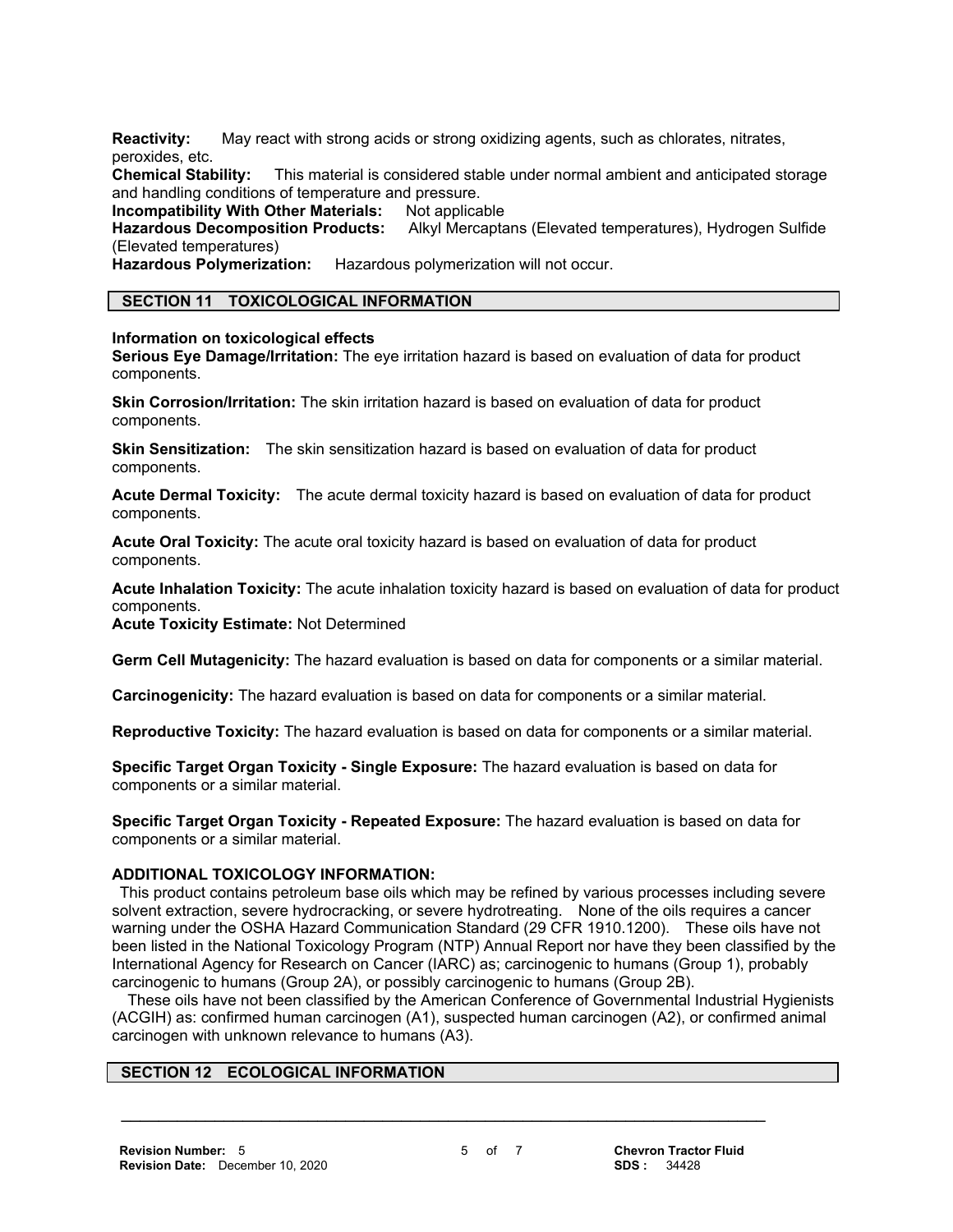#### **ECOTOXICITY**

This material is not expected to be harmful to aquatic organisms.

The product has not been tested. The statement has been derived from the properties of the individual components.

#### **MOBILITY**

No data available.

#### **PERSISTENCE AND DEGRADABILITY**

This material is not expected to be readily biodegradable. The biodegradability of this material is based on an evaluation of data for the components or a similar material.

The product has not been tested. The statement has been derived from the properties of the individual components.

# **POTENTIAL TO BIOACCUMULATE**

Bioconcentration Factor: No data available. Octanol/Water Partition Coefficient: No data available

# **SECTION 13 DISPOSAL CONSIDERATIONS**

Use material for its intended purpose or recycle if possible. Oil collection services are available for used oil recycling or disposal. Place contaminated materials in containers and dispose of in a manner consistent with applicable regulations. Contact your sales representative or local environmental or health authorities for approved disposal or recycling methods.

#### **SECTION 14 TRANSPORT INFORMATION**

The description shown may not apply to all shipping situations. Consult 49CFR, or appropriate Dangerous Goods Regulations, for additional description requirements (e.g., technical name) and modespecific or quantity-specific shipping requirements.

**DOT Shipping Description:** NOT REGULATED AS HAZARDOUS MATERIAL UNDER 49 CFR

**IMO/IMDG Shipping Description:** NOT REGULATED AS DANGEROUS GOODS FOR TRANSPORT UNDER THE IMDG CODE

**ICAO/IATA Shipping Description:** NOT REGULATED AS DANGEROUS GOODS FOR TRANSPORT UNDER ICAO

**Transport in bulk according to Annex II of MARPOL 73/78 and the IBC code:** Not applicable

#### **SECTION 15 REGULATORY INFORMATION**

**EPCRA 311/312 CATEGORIES:** Not applicable

#### **REGULATORY LISTS SEARCHED:**

01-1=IARC Group 1 03=EPCRA 313 01-2A=IARC Group 2A 04=CA Proposition 65 01-2B=IARC Group 2B 05=MA RTK 02=NTP Carcinogen 06=NJ RTK

07=PA RTK